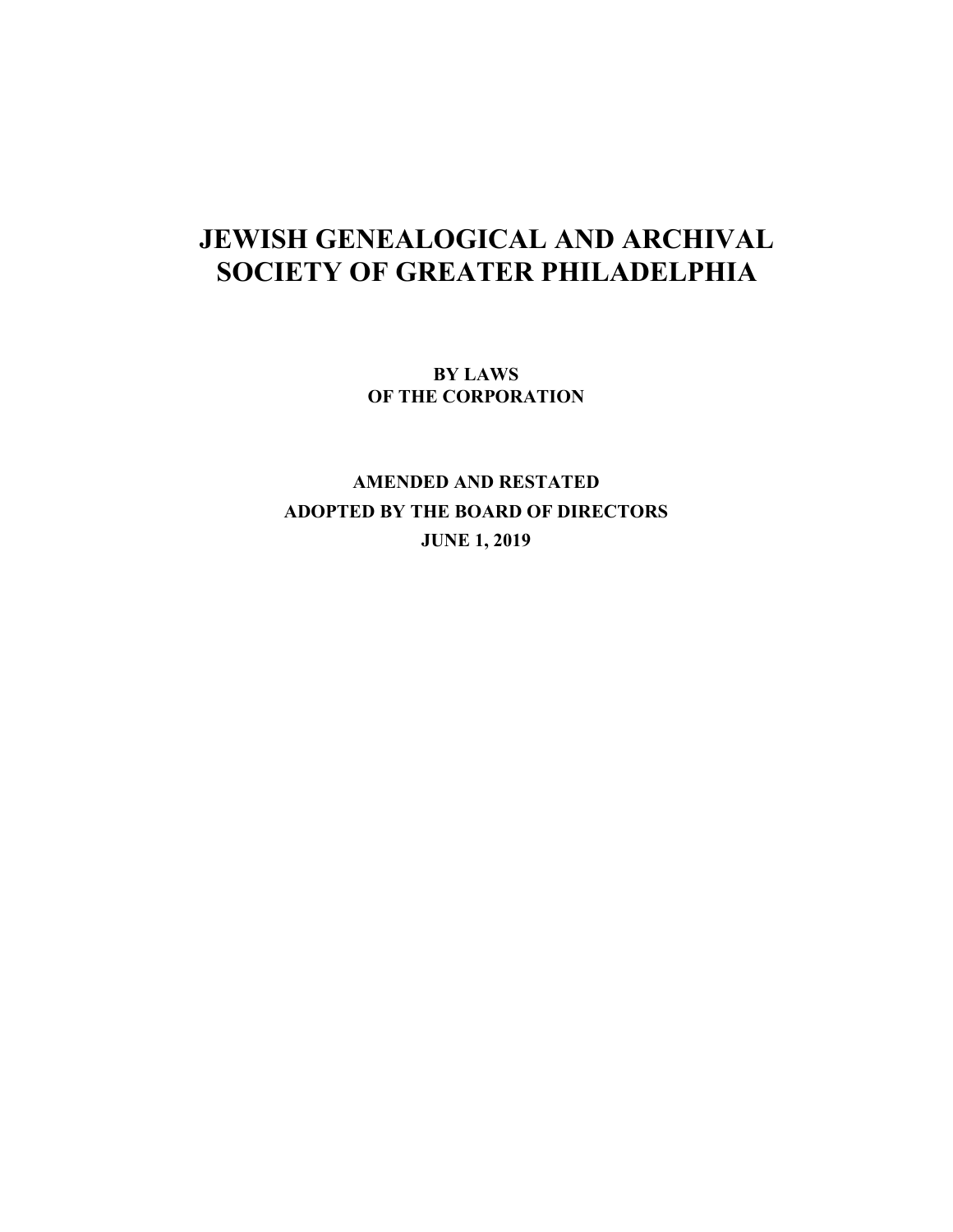# **JEWISH GENEALOGICAL AND ARCHIVAL SOCIETY OF GREATER PHILADELPHIA BY LAWS**

# **TABLE OF CONTENTS**

| <b>Article</b>                                 | Page           |
|------------------------------------------------|----------------|
| <b>ARTICLE 1. DEFINITIONS</b>                  | 2              |
| <b>ARTICLE 2. PURPOSES</b>                     | 2              |
| <b>ARTICLE 3. OFFICES</b>                      | $\overline{2}$ |
| <b>ARTICLE 4. SEAL</b>                         | 3              |
| <b>ARTICLE 5. MEMBERS</b>                      | 3              |
| <b>ARTICLE 6. BOARD OF DIRECTORS</b>           | 3              |
| <b>ARTICLE 7. COMMITTEES</b>                   | $\overline{4}$ |
| <b>ARTICLE 8. MEETINGS OF DIRECTORS</b>        | 5              |
| <b>ARTICLE 9. OFFICERS</b>                     | 6              |
| <b>ARTICLE 10. NOTICE</b>                      | 8              |
| <b>ARTICLE 11. CONFLICTS OF INTEREST</b>       | 9              |
| ARTICLE 12. STANDARD OF CARE                   | 10             |
| ARTICLE 13. LIMITATION OF LIABILITY; INSURANCE | 11             |
| <b>ARTICLE 14. INDEMNIFICATION</b>             | 11             |
| <b>ARTICLE 15. FISCAL YEAR</b>                 | 14             |
| ARTICLE 16. TRANSACTION OF BUSINESS            | 14             |
| <b>ARTICLE 17. CORPORATE RECORDS</b>           | 15             |
| <b>ARTICLE 18. DISSOLUTION</b>                 | 15             |
| <b>ARTICLE 19. AMENDMENTS</b>                  | 15             |
| <b>ARTICLE 20. MISSION STATEMENT</b>           | 15             |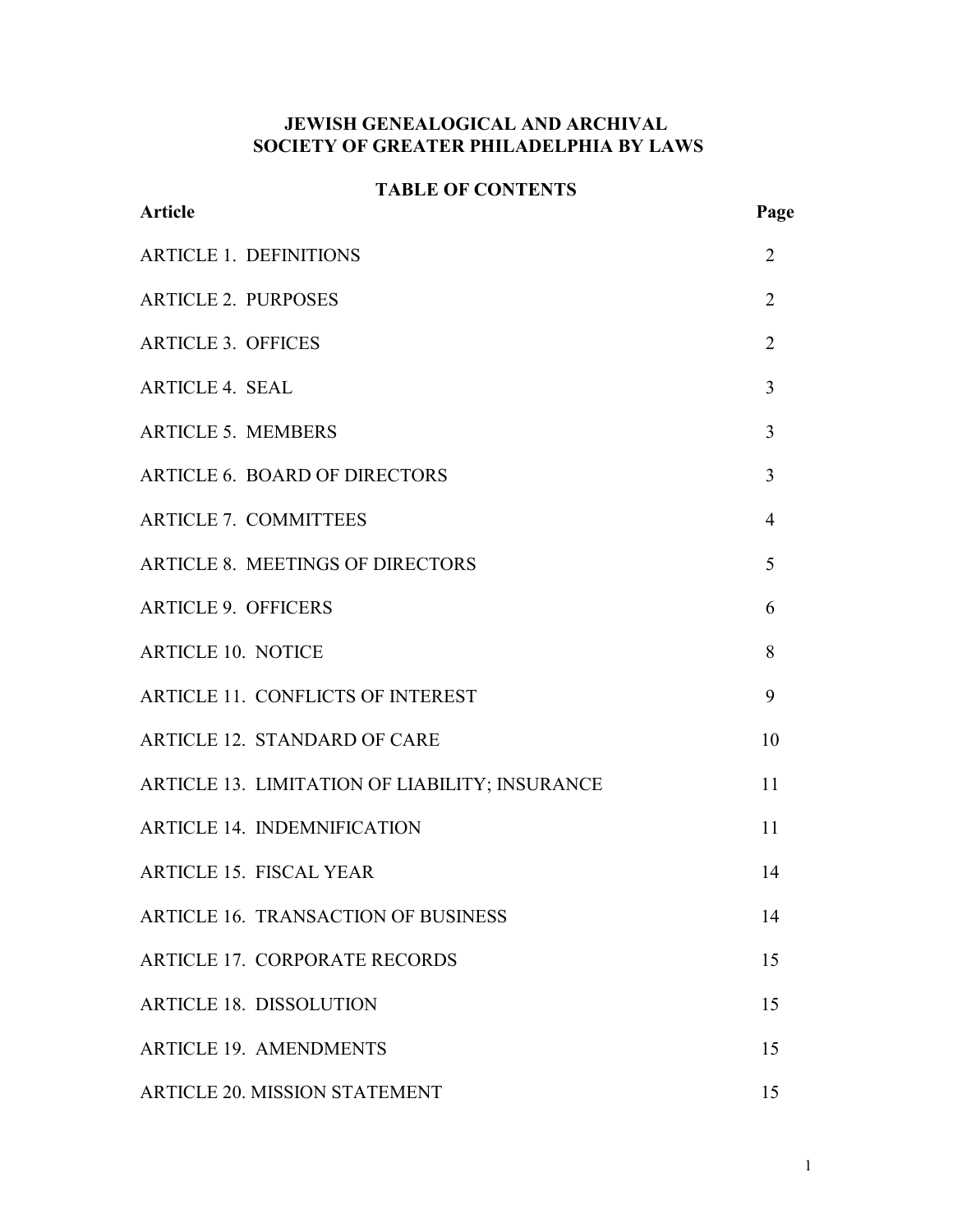# **AMENDED AND RESTATED BYLAWS OF JEWISH GENEALOGICAL AND ARCHIVAL SOCIETY OF GREATER PHILADELPHIA**

# **ARTICLE 1 – DEFINITIONS**

#### **Section 1.1 Definitions**

 The following terms used in these Bylaws shall have the meanings set forth below.

- (a) "Act" means the Pennsylvania Nonprofit Corporation Law of 1988, as amended.
- (b) "Board" means the Board of Directors of the Corporation.
- (c) "Corporation" means the Jewish Genealogical and Archival Society of Greater Philadelphia.
- (d) "Director" means an individual serving on the Board.

# **ARTICLE 2 – PURPOSES**

## **Section 2.1 Purposes**

The purposes of the Corporation are set forth in its Articles of Incorporation.

## **ARTICLE 3 – OFFICES**

#### **Section 3.1 Offices**

 The registered office of the Corporation shall be located in Pennsylvania. The Corporation may have any number of other offices at such places as the Board may determine.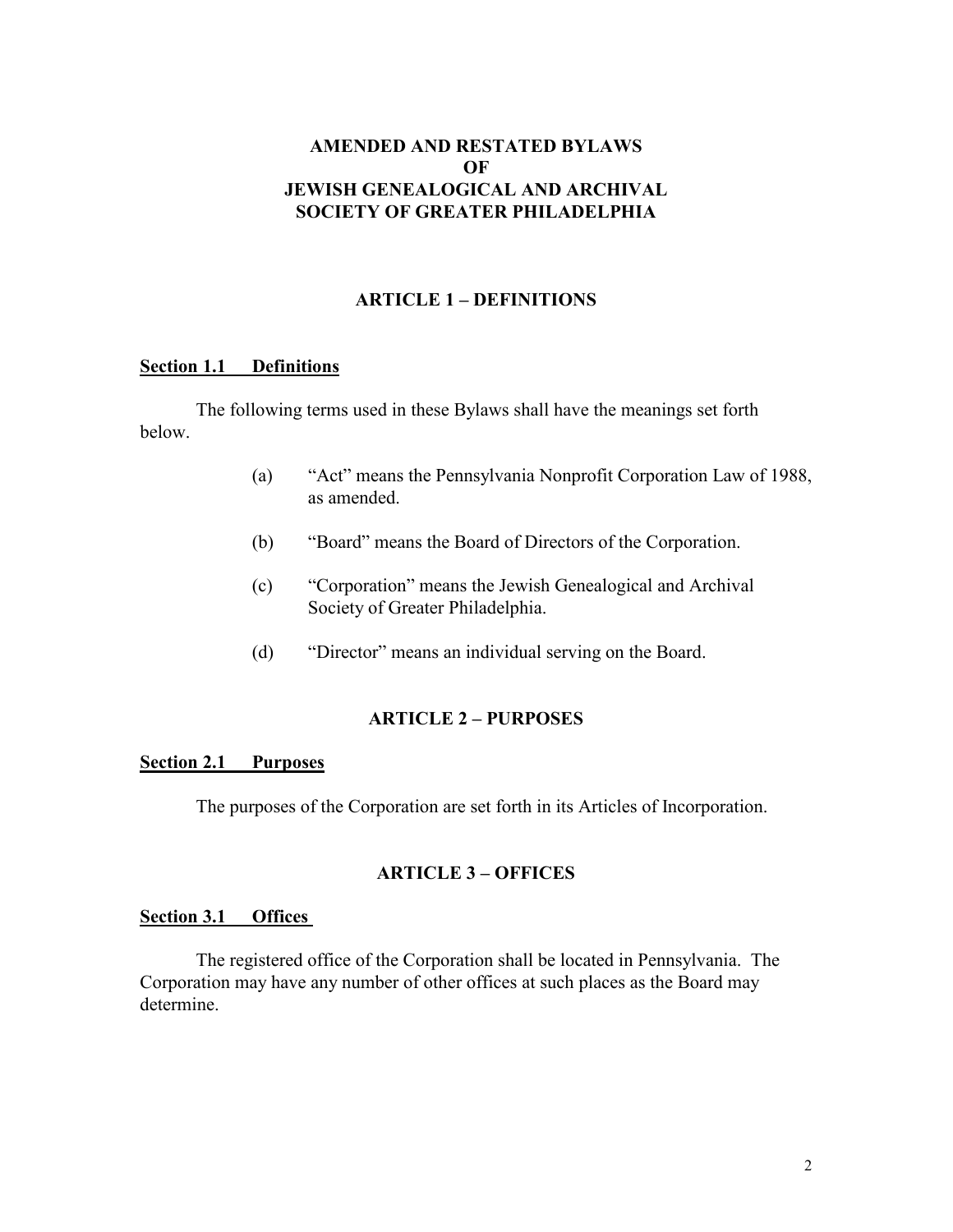## **ARTICLE 4 – SEAL**

#### **Section 4.1 Seal**

 The Corporation may use a Corporate Seal. The Corporate Seal shall bear the name of the Corporation, the year of its incorporation and the words "Corporate Seal, Pennsylvania."

### **ARTICLE 5 - MEMBERS**

#### **Section 5.1. No Members**

The Corporation shall have no members entitled to vote on any matter or for any reason.

#### **ARTICLE 6 - BOARD OF DIRECTORS**

#### **Section 6.1. Board of Directors.**

The business and affairs of the Corporation shall be managed under the direction of the Board. The powers of the Corporation shall be exercised by, or under the authority of, the Board except as otherwise provided by statute, the Articles of Incorporation, these Bylaws, or a resolution adopted by the Board.

#### **Section 6.2. Qualifications of Directors.**

Each Director shall be a natural person at least 18 years of age who need not be a resident of Pennsylvania.

#### **Section 6.3. Number and Election of Directors.**

 The Board shall determine by resolution the total number of Directors to serve at any time.

#### **Section 6.4. Term of Office.**

The term of each Director of the Corporation shall be one (1) year. Upon completion of a term a Director shall be eligible for re-election; provided, however, that no Director shall serve more than three (3) consecutive terms. Following the completion of three (3) consecutive terms, a period of one (1) year must pass before an individual may be eligible for re-election to the Board. Notwithstanding the foregoing, service as an Officer of the Corporation shall not be counted in determining the number of consecutive terms served as a Director.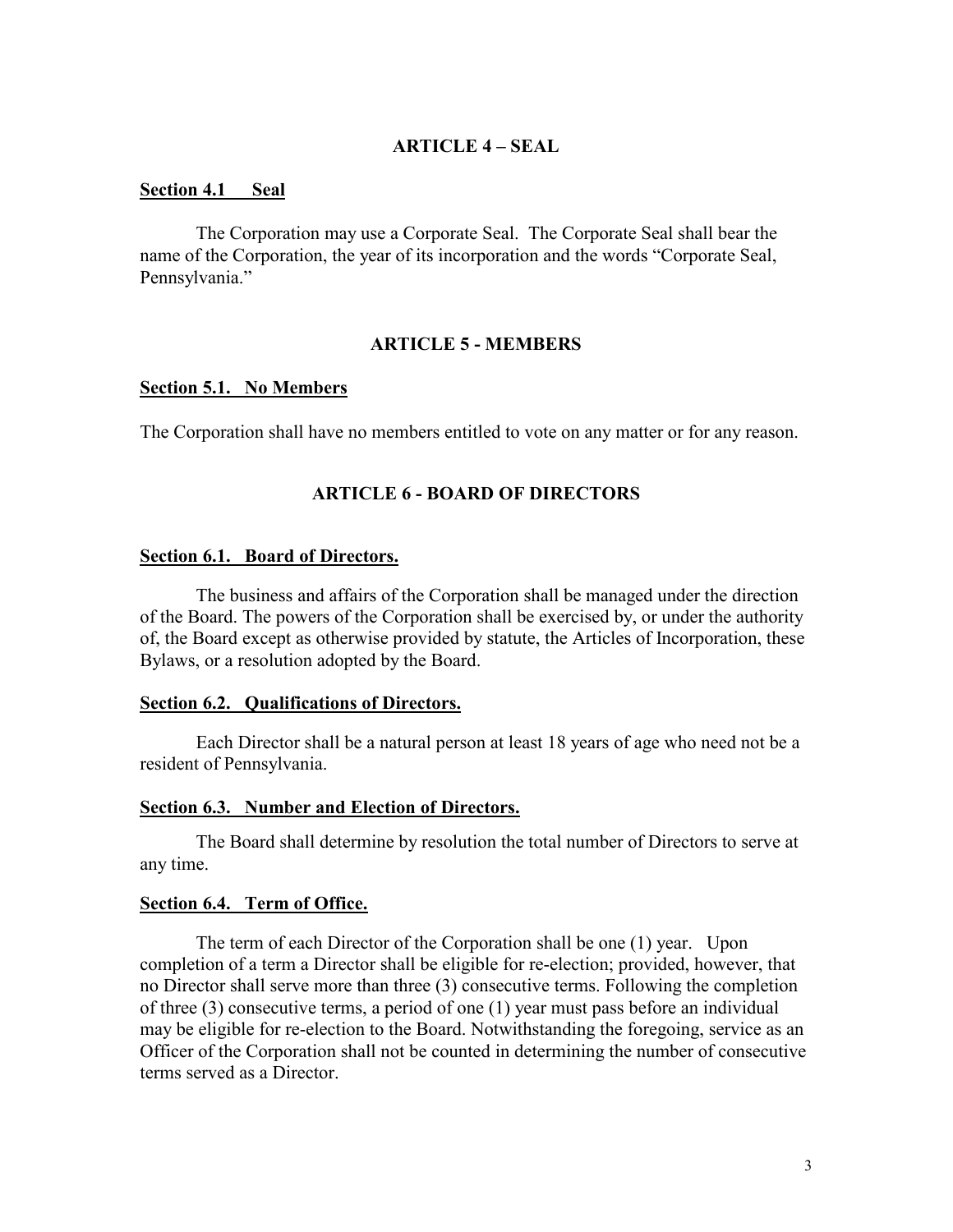#### **Section 6.5. Vacancies.**

Vacancies in the Board, including vacancies resulting from (a) an increase in the number of Directors, or (b) the death, resignation, or removal of a Director, shall be filled by a majority of the remaining Directors though less than a quorum. Each person so elected shall be a Director to serve for the balance of the unexpired term.

## **Section 6.6. Removal of Directors.**

Any Director may be removed from office, without assigning any cause, by a majority vote of the Board at any meeting of the Board. If any Director is removed, the resulting vacancy may be filled by the Board at the same meeting. A Director may also be removed for cause by a majority vote of the Board at any meeting of the Board or by order of any court having jurisdiction of such matters.

## **Section 6.7. Resignations.**

Any Director may resign at any time by giving written notice to the Corporation. The resignation shall be effective upon receipt by the Corporation or at such subsequent time as may be specified in the notice of resignation.

## **Section 6.8. Compensation of Directors.**

Directors shall receive no compensation for their services as Directors or as committee members. However, the Corporation may compensate a Director for providing services to the Corporation in any other capacity. Directors shall not participate in any vote of the Board with respect to their own compensation. Directors may be reimbursed for reasonable expenses paid or incurred on behalf of the Corporation.

#### **Section 6.9. Voting Rights.**

Each Director shall be entitled to one vote.

## **ARTICLE 7 - COMMITTEES**

## **Section 7.1. Establishment and Powers.**

 The Board may, by resolution adopted by a majority of the Directors, establish one or more committees to consist of one or more Directors of the Corporation. The Board may designate one or more Directors as alternate members of a committee. In addition to the members of the Board, other interested individuals who are not Board members may join, and participate with, a committee, subject to approval of the Board.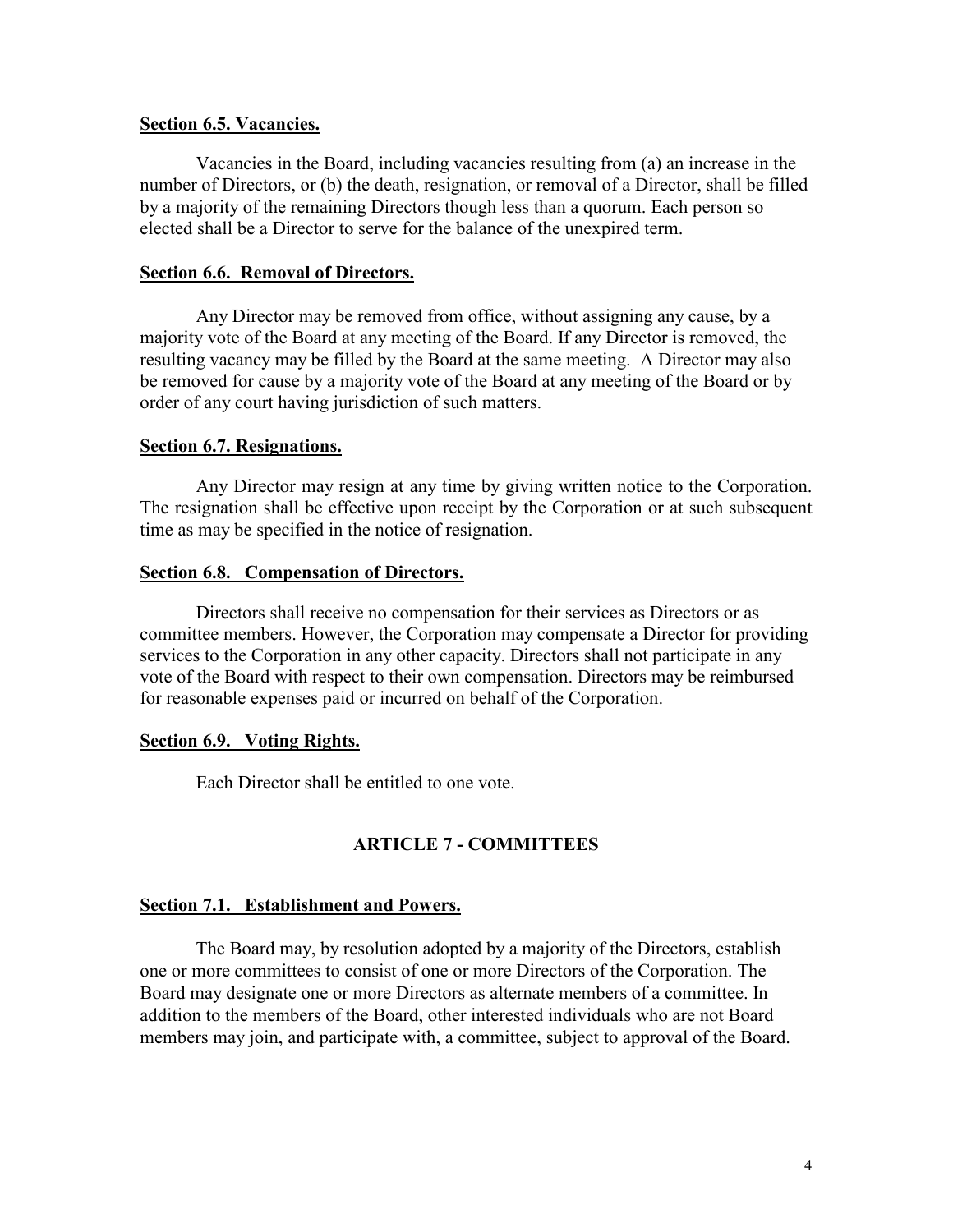#### **Section 7.2. Term.**

Each committee of the Board shall serve at the pleasure of the Board.

#### **Section 7.3. Committee Organization.**

Except as otherwise provided by the Board, each committee shall be chaired by a Director and shall establish its own operating procedures. Each committee shall keep regular minutes of its proceedings and report the same to the Board at each regular meeting. Each committee shall determine its times and places of meetings.

## **ARTICLE 8 - MEETINGS OF DIRECTORS**

## **Section 8.1. Place of Meetings.**

The Board may hold its meetings at such places as the Board may appoint or as may be designated in the notice of the meeting.

# **Section 8.2. Annual Meetin**g**.**

Unless the Board provides by resolution for a different time, the annual meeting of the Board shall take place in September of each year.

## **Section 8.3. Re**g**ular Meetin**g**s.**

 In addition to the annual meeting, the Board shall meet not less than three times a year. The Board may hold its regular meetings at such place and time as shall be designated by resolution of the Board. If the date fixed for any regular meeting is a legal holiday under the laws of Pennsylvania, the meeting shall be held on the next succeeding business day or at such other time as may be determined by resolution of the Board. The Board shall transact such business as may properly be brought before its meetings.

#### **Section 8.4. Special Meetings of the Board.**

The President or any five (5) Directors may call special meetings of the Board which shall be held at such time and place as shall be designated in the call for the meeting. Five days' notice of any special meeting shall be given to each Director pursuant to Section 10.1 or by telephone. Such notice shall state the time and place of such special meeting but need not state the purpose of the special meeting.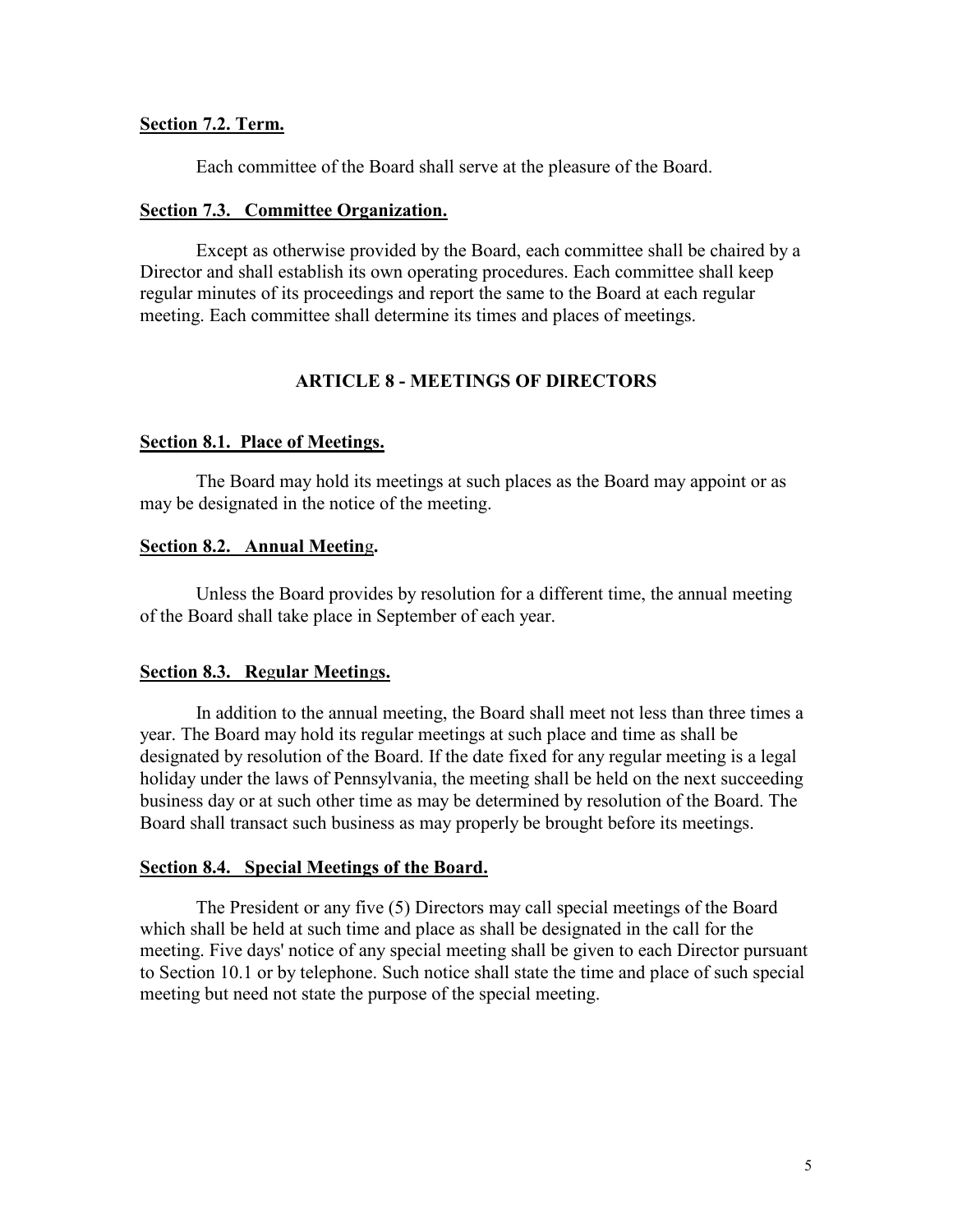#### **Section 8.5. Quorum.**

A majority of Directors shall constitute a quorum for the transaction of business. The acts of a majority of the Directors present and voting at a meeting at which a quorum is present shall be the acts of the Board.

## **Section 8***.***6.****Participation in Meetings.**

One or more Directors may participate in a meeting of the Board or a committee thereof by means of conference telephone or similar communications equipment by means of which all persons participating in the meeting can hear each other. A Director so participating shall be counted in the determination of a quorum and be entitled to vote on such matters as he/she would be entitled to vote upon by attending a meeting in person.

## **Section 8.7. Organization.**

Every meeting of the Board shall be presided over by the President, or in the absence of the President, a Vice President, or in the absence of the President and Vice President(s), a chair chosen by a majority of the Directors present. The Secretary, or in his or her absence, a person appointed by the chair, shall act as secretary.

## **Section 8.8. Consent of Directors in Lieu of Meeting.**

Any action which may be taken at a meeting of the Directors may be taken without a meeting, if a consent or consents in writing, setting forth the action so taken, shall be signed by all Directors and filed with the Secretary of the Corporation. Written consent may be delivered by facsimile or a Director may give his or her consent by means of electronic communications technology, such as e-mail.

## **ARTICLE 9 - OFFICERS**

## **Section 9.1**. **Number.**

The officers of the Corporation shall include a President, Two (2) Vice Presidents, a Secretary, and a Treasurer. The officers may include one or more Assistant Secretaries, one or more Assistant Treasurers, and such other officers as the Board may determine by resolution. Any number of offices may be held by the same person.

## **Section 9.2. Qualifications of Officers.**

The officers shall be natural persons at least 18 years of age who are Directors, except that the Treasurer may be a corporation.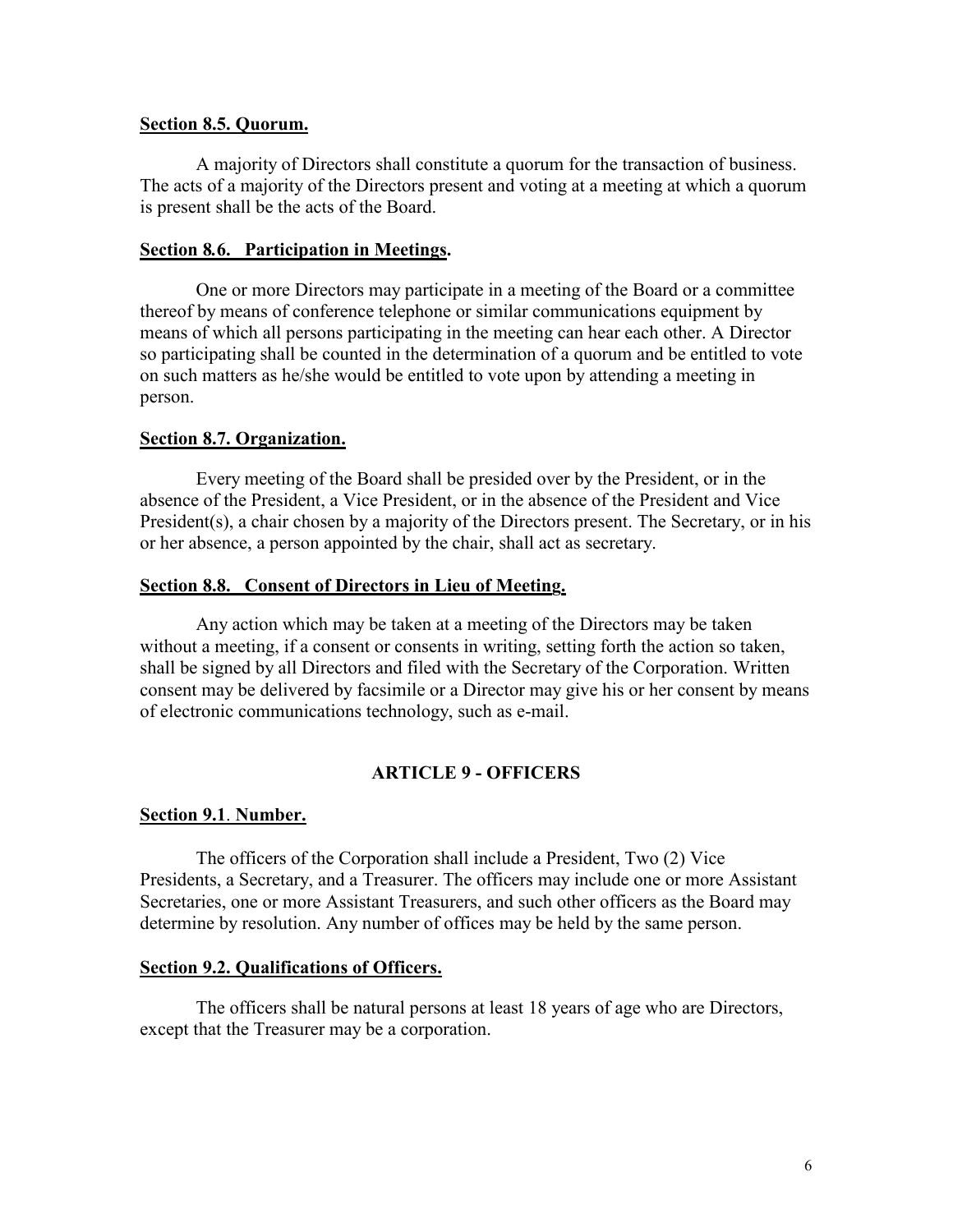## **Section 9.3. Election and Term of Office.**

Except as otherwise provided by resolution of the Board, the officers of the Corporation shall be elected by the Board at the annual meeting of the Board. Each officer shall serve for a term of one (1) year, and until his or her successor has been elected and qualified, or until his or her earlier death, resignation, or removal.

## **Section 9.4. Removal of Officers.**

Any officer may be removed by a majority vote of the Board whenever in its judgment the best interests of the Corporation will be served.

## **Section 9.5. Resignations.**

Any officer may resign at any time by giving written notice to the Corporation. The resignation shall be effective upon receipt by the Corporation or at such subsequent time as may be specified in the notice of resignation.

## **Section 9.6. The President.**

The President shall be the chief executive officer of the Corporation and shall have general supervision over the business and operations of the Corporation, subject to the control of the Board. The President shall chair all meetings of the Board. The President shall execute in the name of the Corporation, deeds, mortgages, bonds, contracts, and other instruments authorized by the Board, except in cases where the execution thereof shall be expressly delegated by the Board to some other officer or agent of the Corporation. In general, the President shall perform all duties incident to the office of President and such other duties as may be assigned by the Board.

## **Section 9.7. Vice President(s).**

The Vice President (or in the event there be more than one Vice President, the Vice Presidents in the order designated by the directors, or in the absence of any designation, then in the order of their election) shall perform the duties-of the President in the absence or disability of the President, and, when so acting, shall have all the powers of, and be subject to all the restrictions upon, the President. The Vice Presidents shall perform such other duties as may from time to time be assigned to them by the Board or the President.

## **Section 9.8. The Secretary.**

The Secretary shall be responsible for the maintenance of a record all votes of the Board and the minutes of the meetings of the Board in a book or books to be kept for that purpose. The Secretary shall see that required notices of meetings of the Board are given and that all records and reports are properly kept and filed by the Corporation. The Secretary shall be the custodian of the seal of the Corporation and shall see that it is affixed to all documents to be executed on behalf of the Corporation under its seal. In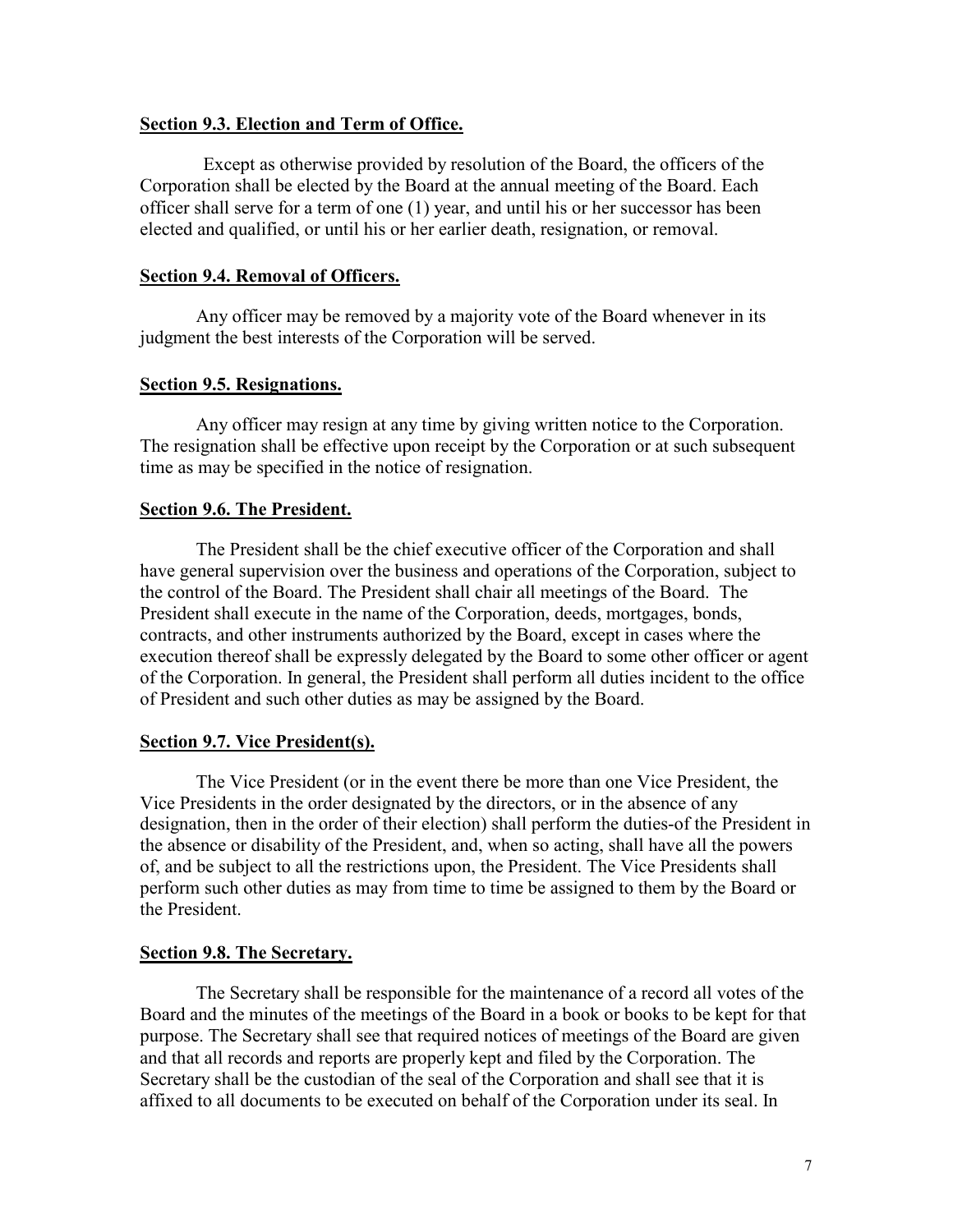general, the Secretary shall perform all duties incident to the office of Secretary and such other duties as may be assigned by the Board or the President.

#### **Section 9.9. Assistant Secretaries.**

In the absence or disability of the Secretary or when so directed by the Secretary, any Assistant Secretary may perform all the duties of the Secretary, and, when so acting, shall have all the powers of, and be subject to all the restrictions upon, the Secretary. Each Assistant Secretary shall perform such other duties as may be assigned by the Board, the President, or the Secretary.

#### **Section 9.10. The Treasurer.**

The Treasurer shall be responsible for corporate funds and securities and shall keep full and accurate accounts of receipts and disbursements in books belonging to the Corporation. The Treasurer shall have full authority to receive and give receipts for all money due and payable to the Corporation, and to endorse checks, drafts, and warrants in its name and on its behalf and to give full discharge for the same. The Treasurer shall be responsible for the deposit all funds of the Corporation, except such as may be required for current use, in such banks or other places of deposit as the Board may designate. In general, the Treasurer shall perform all duties incident to the office of Treasurer and such other duties as may be assigned by the Board or the President.

#### **Section 9.11. Assistant Treasurers.**

In the absence or disability of the Treasurer or when so directed by the Treasurer, any Assistant Treasurer may perform all the duties of the Treasurer, and, when so acting, shall have all the powers of, and be subject to all the restrictions upon, the Treasurer. Each Assistant Treasurer shall perform such other duties as may be assigned by the Board, the President, or the Treasurer.

## **ARTICLE 10 - NOTICE**

#### **Section 10.1. Written Notice.**

Whenever any notice is required to be given to any person by law, the Articles of Incorporation or these bylaws, it shall be given to such person either personally or by sending a copy thereof by first class or express mail, postage prepaid, or courier service, charges prepaid, to his or her postal address appearing on the books of the Corporation or, in the case of a director, to the address supplied by the director to the Corporation for the purpose of notice, or by facsimile number, e-mail or other electronic communication to his or her facsimile number or address for e-mail or other electronic communications supplied by him or her to the Corporation for the purpose of notice. Notice given by first class or express mail or courier service shall be deemed to have been given to the person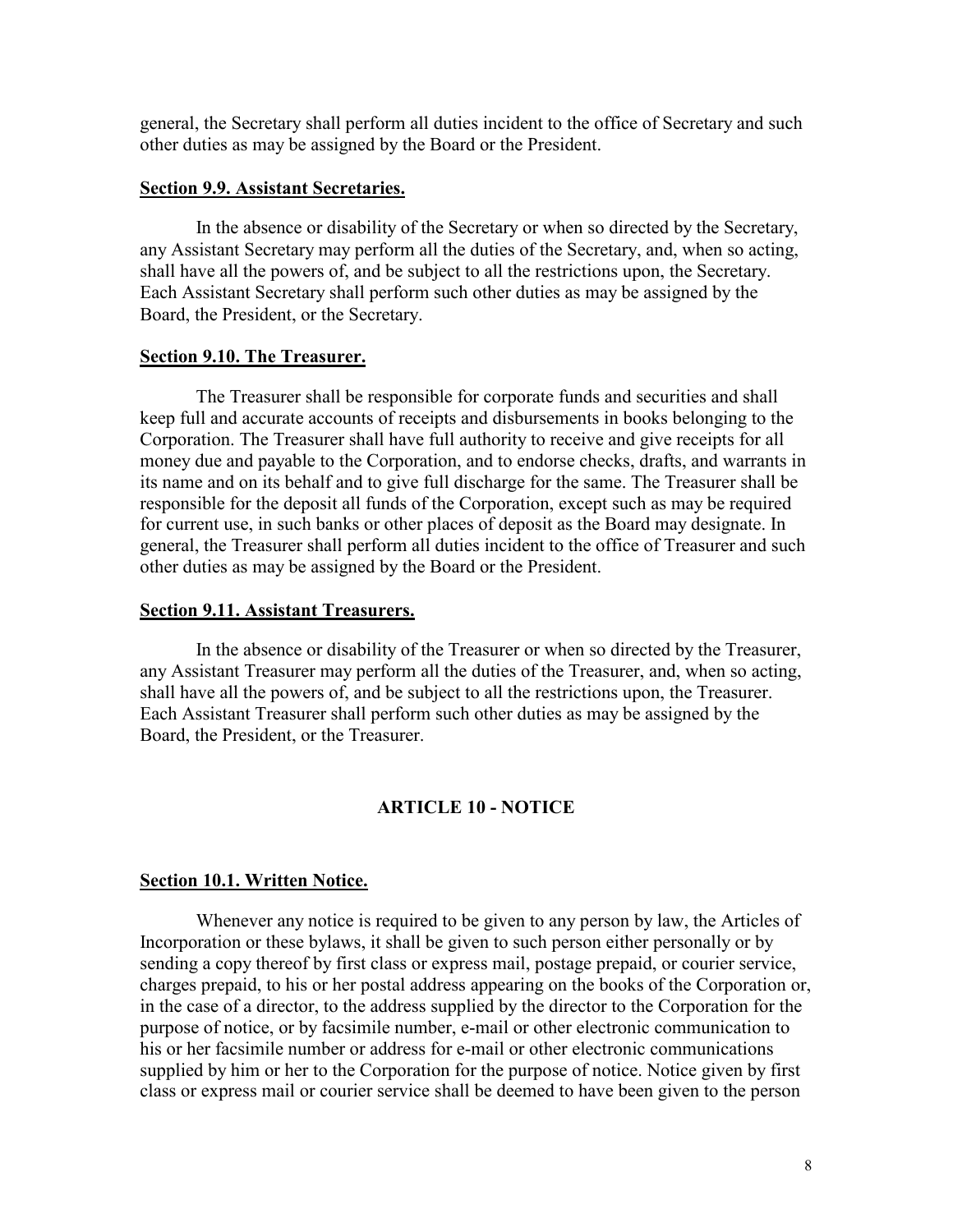entitled thereto when deposited in the United States mail or with a courier service for delivery to that person. Notice given by facsimile transmission, e-mail or other electronic communication shall be deemed to have been given to the person entitled thereto when sent. A notice of meeting shall specify the place, day and hour and any other information required by the Act or these Bylaws.

#### **Section 10.2. Waiver by Writing.**

Whenever any written notice is required to be given, a waiver in writing, signed by the person or persons entitled to the notice, whether before or after the time stated, shall be deemed equivalent to the giving of the notice. Neither the business to be transacted at, nor the purpose of, a meeting need be specified in the waiver of notice of the meeting.

## **Section 10.3. Waiver by Attendance.**

Attendance of a person at any meeting shall constitute a waiver of notice of the meeting except where a person attends a meeting for the express purpose of objecting, at the beginning of the meeting, to the transaction of any business because the meeting was not lawfully called or convened.

# **ARTICLE 11 - CONFLICTS OF INTEREST**

## **Section 11.1. Interested Directors and Officers.**

No contract or transaction between the Corporation and one or more of its Directors, or officers or between the Corporation and any other corporation, partnership, association, or other organization in which one or more of its Directors or officers are directors or officers, or have a financial interest, shall be void or voidable solely for such reason, or solely because the Director, or officer is present at or participates in the meeting of the Board which authorizes the contract or transaction, or solely because his, her, or their votes are counted for that purpose, if:

- (a) The material facts as to the relationship or interest and as to the contract or transaction are disclosed or are known to the Board and the Board in good faith authorizes the contract or transaction by the affirmative votes of a majority of the disinterested Directors even though the disinterested Directors are less than a quorum; or
- (b) The contract or transaction is fair as to the Corporation as of the time it is authorized, approved, or ratified by the Board.

Interested Directors may be counted in determining the presence of a quorum at a meeting of the Board which authorizes the contract or transaction.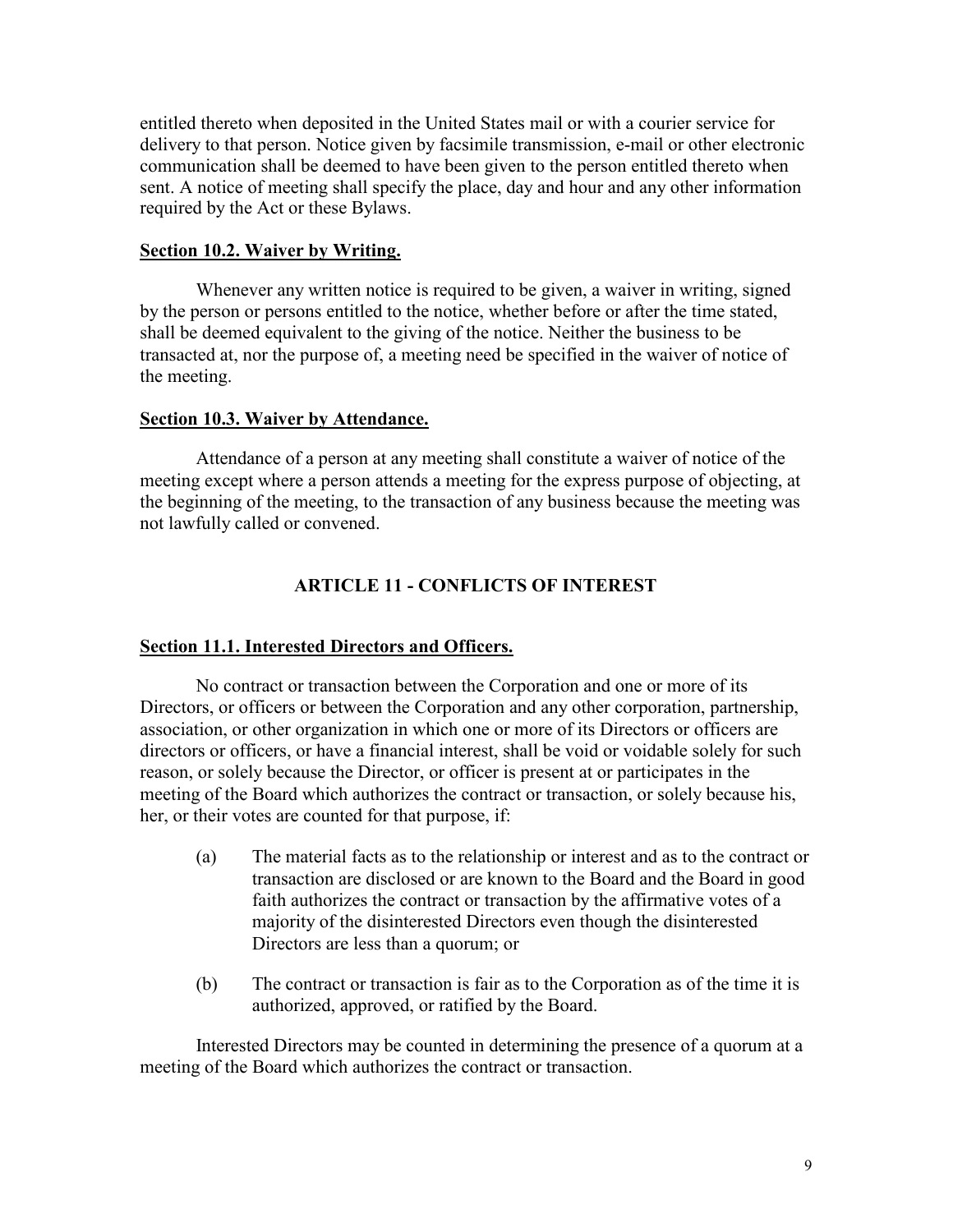## **ARTICLE 12 - STANDARD OF CARE**

#### **Section 12.1. Standard of Care; Justifiable Reliance.**

A Director shall stand in a fiduciary relation to the Corporation and shall perform his or her duties as a Director, including duties as a member of any committee of the Board upon which the Director may serve, in good faith, in a manner the Director reasonably believes to be in the best interests of the Corporation and with such care, including reasonable inquiry, skill and diligence, as a person of ordinary prudence would use under similar circumstances. In performing his or her duties, a Director shall be entitled to rely in good faith on information, opinions, reports or statements, including, without limitation, financial statements and other financial data, in each case prepared or presented by any of the following:

- (a) One or more officers or employees of the Corporation whom the Director reasonably believes to be reliable and competent in the matters presented;
- (b) Counsel, public accountants or other persons as to matters which the Director reasonably believes to be within the professional or expert competence of such person; or
- (c) A committee of the Board upon which the Director does not serve, duly designated in accordance with law, as to matters within its designated authority, which committee the Director reasonably believes to merit confidence.

A Director shall not be considered to be acting in good faith if the Director has knowledge concerning the matter in question that would cause his or her reliance to be unwarranted.

#### **Section 12.2. Presumption.**

Absent breach of fiduciary duty, lack of good faith, or self-dealing, actions taken by the Board, committees of the Board, or by individual Directors, or any failure to take any action, shall be presumed to be in the best interests of the Corporation.

#### **Section 12.3. Notation of Dissent.**

A Director who is present at a meeting of the Board, or of a committee of the Board, at which action on any corporate matter is taken shall be presumed to have assented to the action taken unless his or her dissent is entered in the minutes of the meeting or unless the Director files a written dissent to the action with the Secretary of the meeting before the adjournment thereof or transmits the dissent in writing to the Secretary immediately after the adjournment of the meeting. The right to dissent shall not apply to a Director who voted in favor of the action. Nothing in this Section shall bar a Director from asserting that minutes of the meeting incorrectly omitted his or her dissent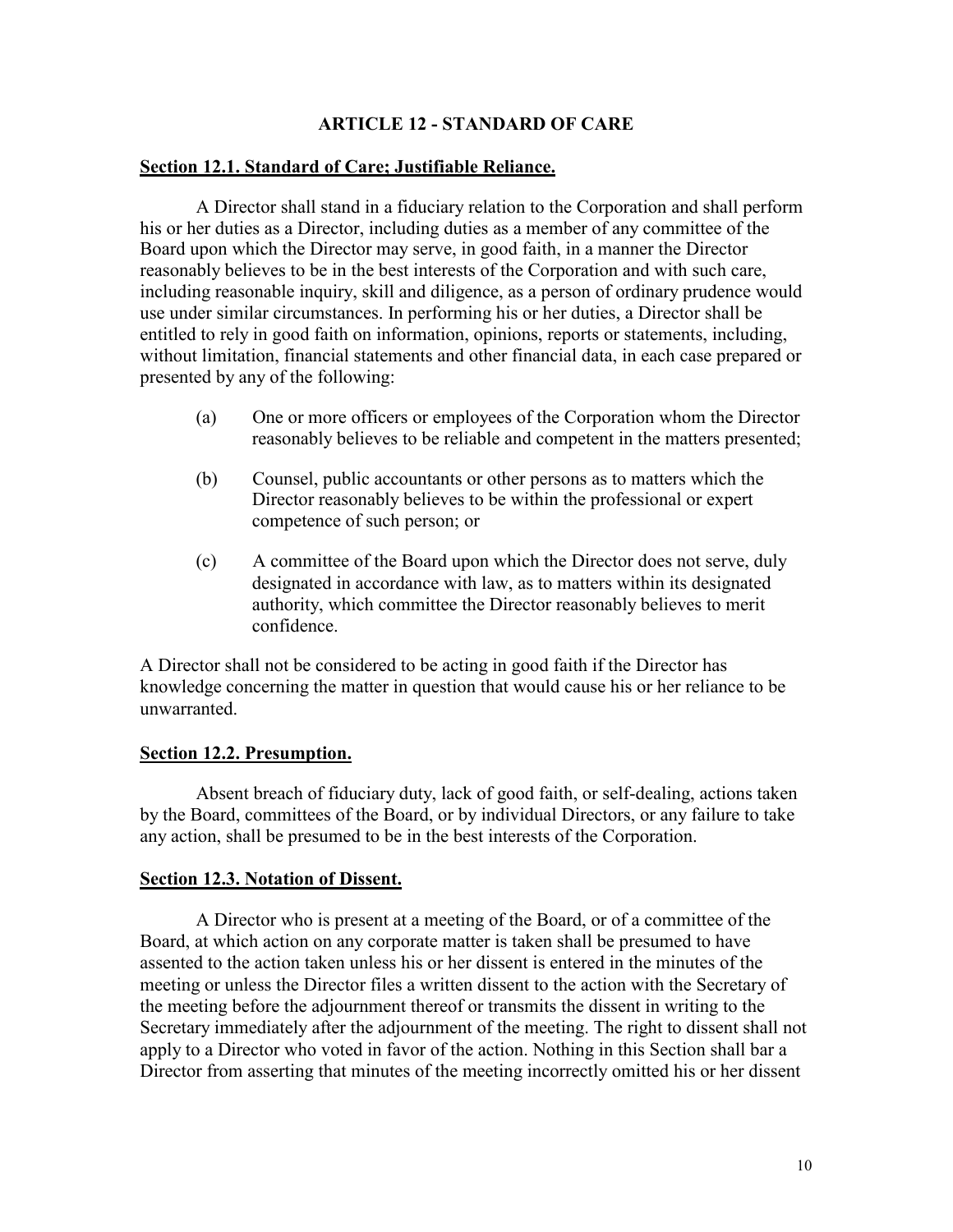if, promptly upon receipt of a copy of the minutes, the Director notifies the Secretary, in writing, of the asserted omission or inaccuracy.

# **ARTICLE 13 - LIMITATION OF LIABILITY; INSURANCE**

## **Section 13.1. Limitation of Liability of Directors.**

A Director shall not be personally liable, as such, for monetary damages for any action taken or any failure to take any action as a Director unless:

- (a) The Director has breached or failed to perform the duties of his or her office under Subchapter B of Chapter 57 of the Act; and
- (b) The breach or failure to perform constitutes self-dealing, willful misconduct, or recklessness.

This Section shall not apply to (1) the responsibility or liability of a Director pursuant to any criminal statute, or (2) the liability of a Director for the payment of taxes pursuant to federal, state, or local law. Any repeal or amendment of this Section shall be prospective only and shall not increase, but may decrease, a Director's liability with respect to actions or failures to act occurring prior to such change.

## **Section 13.2. Insurance.**

The Corporation shall purchase and maintain insurance on behalf of any person who is or was a Director or officer of the Corporation or is or was serving at the request of the Corporation as a director or officer of another domestic or foreign corporation for profit or not-for-profit, partnership, joint venture, trust, or other enterprise against any liability asserted against him or her and incurred by him or her in any such capacity, or arising out of his or her status as such, whether or not the Corporation would have the power to indemnify him or her against that liability under the Act. The Corporation's payment of premiums with respect to such insurance coverage shall be provided primarily for the benefit of the Corporation. To the extent that such insurance coverage provides a benefit to the insured person, the Corporation's payment of premiums with respect to such insurance shall be provided in exchange for the services rendered by the insured person and in a manner so as not to constitute an excess benefit transaction under section 4958 of the Internal Revenue Code of 1986, as amended.

# **ARTICLE 14 - INDEMNIFICATION**

# **Section 14.1. Representative Defined.**

For purposes of this Article, "representative" means any Director or officer or employee of the Corporation.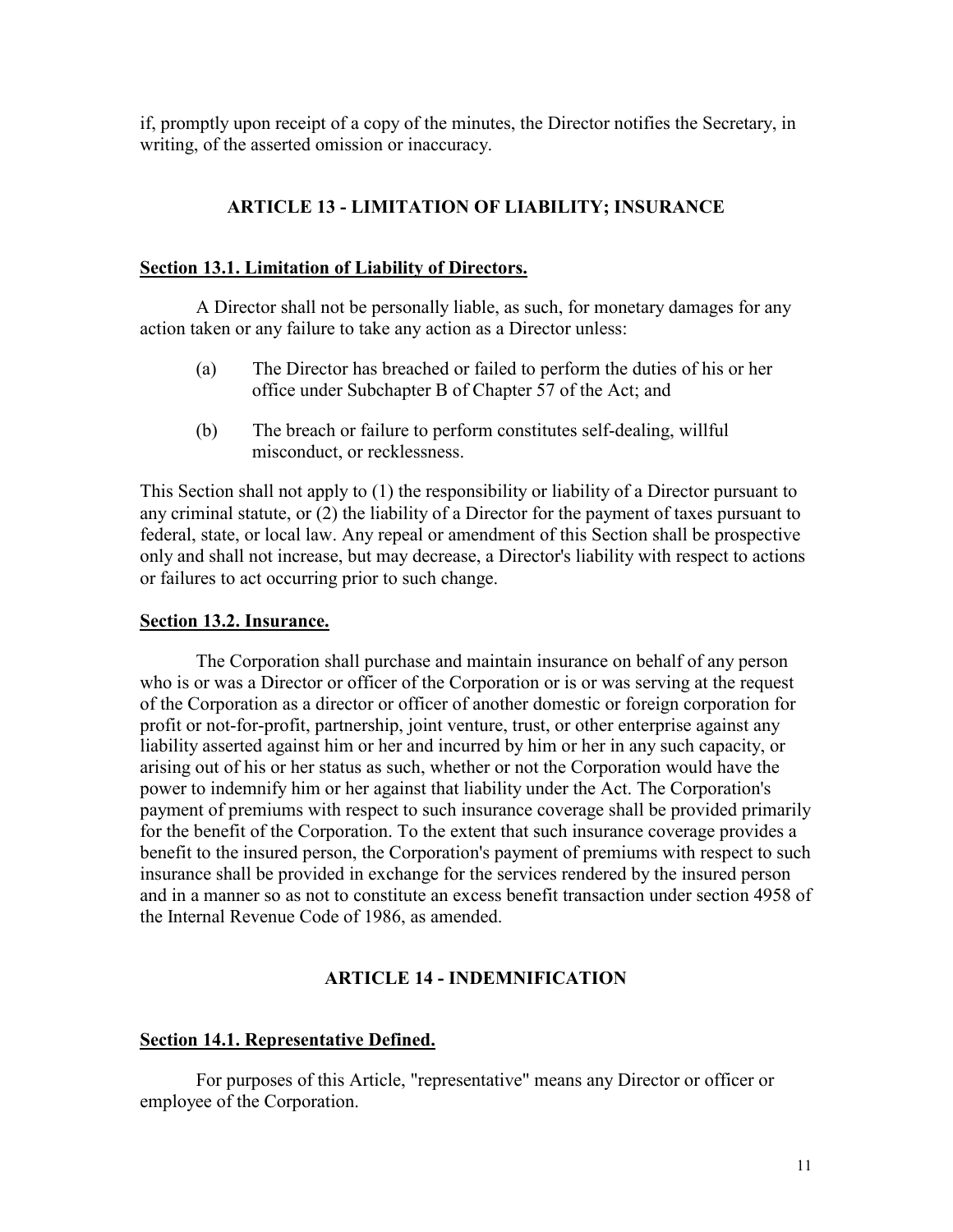#### **Section 14.2. Third-Party Actions.**

The Corporation shall indemnify any representative who was or is a party or is threatened to be made a party to any threatened, pending or completed action or proceeding, whether civil, criminal, administrative or investigative (other than an action by or in the right of the Corporation), by reason of the fact that he or she is or was a representative of the Corporation, or is or was serving at the request of the Corporation as a director or officer of another domestic or foreign corporation for profit or not-for-profit, partnership, joint venture, trust, or other enterprise, against expenses (including attorneys' fees), judgments, fines, and amounts paid in settlement actually and reasonably incurred by him or her in connection with the action or proceeding if he or she acted in good faith and in a manner he or she reasonably believed to be in, or not opposed to, the best interests of the Corporation and, with respect to any criminal proceeding, had no reasonable cause to believe his or her conduct was unlawful. The termination of any action or proceeding by judgment, order, settlement, or conviction or upon a plea of nolo contendere or its equivalent shall not of itself create a presumption that the person did not act in good faith and in a manner that he or she reasonably believed to be in, or not opposed to, the best interests of the Corporation and, with respect to any criminal proceeding, had reasonable cause to believe that his or her conduct was unlawful.

#### **Section 14.3. Derivative and Corporate Actions.**

The Corporation shall indemnify any representative who was or is a party or is threatened to be made a party to any threatened, pending or completed action by or in the right of the Corporation to procure a judgment in its favor by reason of the fact that he or she is or was a representative of the Corporation, or is or was serving at the request of the Corporation as a director or officer of another domestic or foreign corporation for profit or not-for-profit, partnership, joint venture, trust, or other enterprise, against expenses (including attorneys' fees) actually and reasonably incurred by him or her in connection with the defense or settlement of the action if he or she acted in good faith and in a manner he or she reasonably believed to be in, or not opposed to, the best interests of the Corporation. Indemnification shall not be made under this Section in respect of any claim, issue or matter as to which the person has been adjudged to be liable to the Corporation unless and only to the extent that the court of common pleas of the judicial district embracing the county in which the registered office of the Corporation is located or the court in which the action was brought determines upon application that, despite the adjudication of liability but in view of all the circumstances of the case, such person is fairly and reasonably entitled to indemnity for such expenses that the court of common pleas or other court shall deem proper.

#### **Section 14.4. Employee Benefit Plans.**

For purposes of this Article, "other enterprises" shall include employee benefit plans; "serving at the request of the Corporation" shall include any service as a representative of the Corporation that imposes duties on, or involves services by, the representative with respect to an employee benefit plan, its participants or beneficiaries;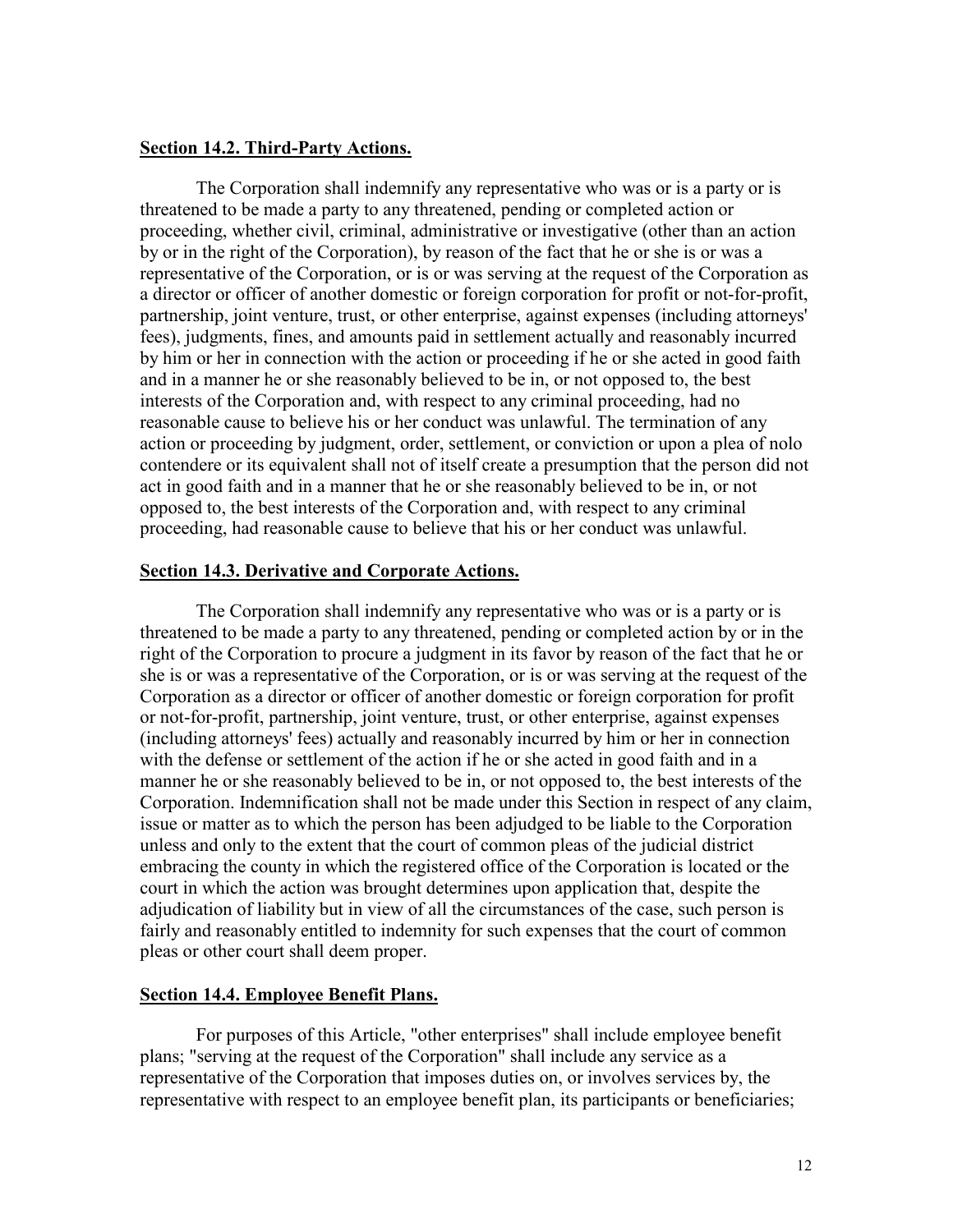excise taxes assessed on a person with respect to any employee benefit plan shall be deemed "fines"; and action with respect to an employee benefit plan taken or omitted in good faith by a representative of the Corporation in a manner he or she reasonably believed to be in the interest of the participants and beneficiaries of the plan shall be deemed to be action in a manner that is not opposed to the best interests of the Corporation.

# **Section 14.5. Procedure for Effecting Indemnification.**

Unless ordered by a court, any indemnification under Section 14.2 or Section 14.3 shall be made by the Corporation only as authorized in the specific case upon a determination that indemnification of the representative is proper in the circumstances because he or she has met the applicable standard of conduct set forth in those Sections. The determination shall be made:

- (a) By the Board by a majority vote of a quorum consisting of Directors who were not parties to the action or proceeding; or
- (b) If such a quorum is not obtainable or if obtainable and a majority vote of a quorum of disinterested Directors so directs, by independent legal counsel in a written opinion.

# **Section 14.6. Advancing Expenses.**

The Corporation shall pay expenses (including attorneys' fees) incurred in defending any action or proceeding referred to in Section 13.2 in advance of the final disposition of the action or proceeding upon receipt of any undertaking by or on behalf of the representative to repay the amount if it is ultimately determined that he or she is not entitled to be indemnified by the Corporation as authorized in this Article or otherwise.

# **Section 14.7. Supplementary Coverage.**

The indemnification and advancement of expenses provided by or granted pursuant to this Article shall not be deemed exclusive of any other rights to which a person seeking indemnification or advancement of expenses may be entitled under the Act, or any bylaw, agreement, vote of the disinterested Directors, or otherwise, both as to action in his or her official capacity and as to action in another capacity while holding that office. Article 13 (relating to conflicts of interest) shall be applicable to any bylaw, contract, or transaction authorized by the Directors under this Section. However, no indemnification may be made by the Corporation under this Article or otherwise to or on behalf of any person to the extent that:

(a) The act or failure to act giving rise to the claim for indemnification is determined by a court to have constituted self-dealing; willful misconduct, or recklessness; or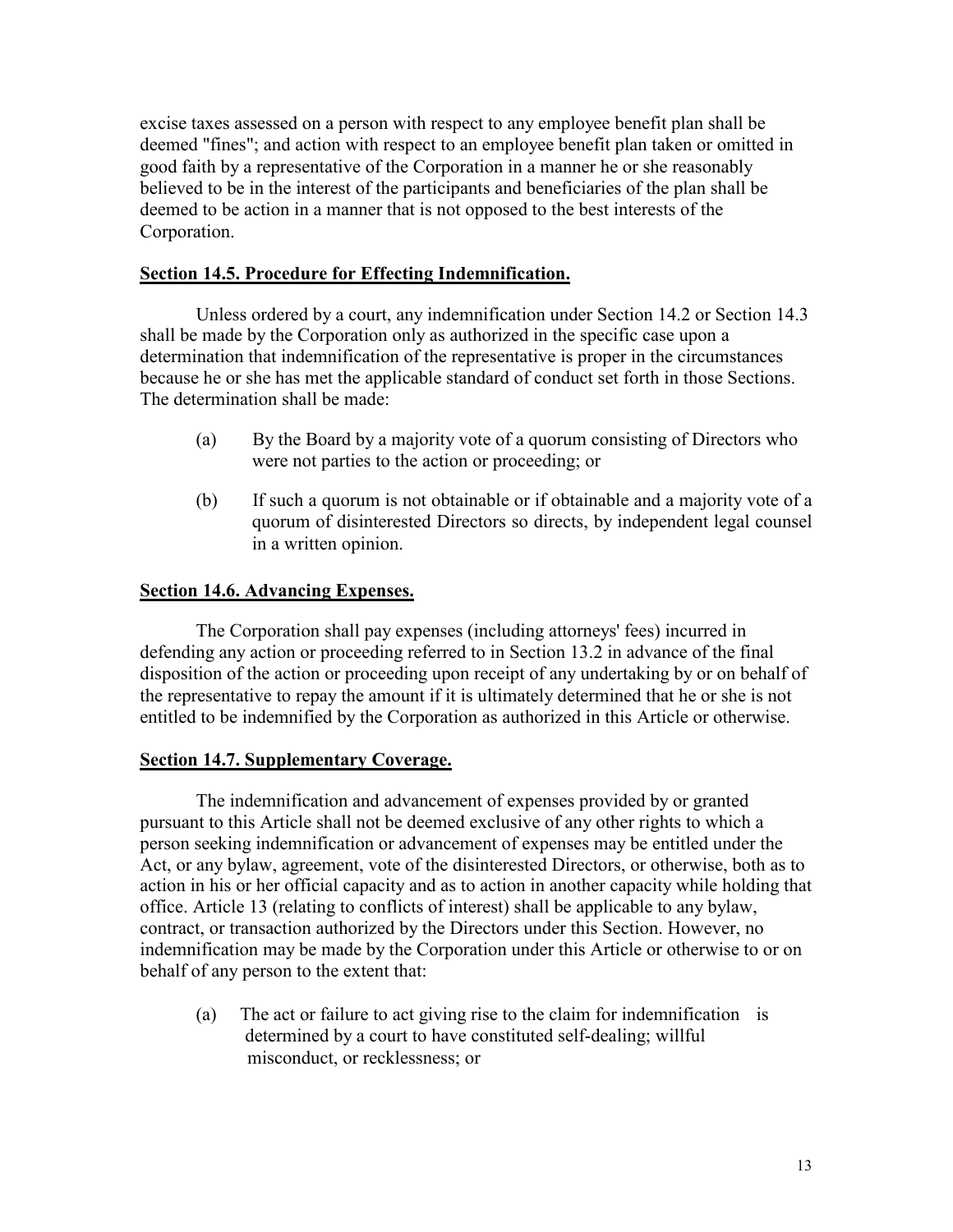(b) The Board determines that under the circumstances indemnification would constitute an excess benefit transaction under section 4958 of the Internal Revenue Code of 1986**,** as amended.

## **Section 14.8. Duration and Extent of Coverage.**

The indemnification and advancement of expenses provided by or granted pursuant to this Article shall, unless otherwise provided when authorized or ratified, continue as to a person who has ceased to be a representative of the Corporation and shall inure to the benefit of the heirs and personal representatives of that person.

## **Section 14.9. Reliance and Modification.**

Each person who shall act as a representative of the Corporation shall be deemed to be doing so in reliance upon the rights provided by this Article. The duties of the Corporation to indemnify and to advance expenses to a representative provided in this Article shall be in the nature of a contract between the Corporation and the representative. No amendment or repeal of any provision of this Article shall alter, to the detriment of the representative, his or her right to the advance of expenses or indemnification related to a claim based on an act or failure to act which took place prior to such amendment or repeal.

# **ARTICLE 15 – FISCAL YEAR**

## **Section 15.1. Fiscal Year.**

The fiscal year of the corporation shall begin on the first day of January in each year.

## **ARTICLE 16 - TRANSACTION OF BUSINESS**

## **Section 16.1. Real Property.**

The Corporation shall make no purchase of real property nor sell, mortgage, lease away or otherwise dispose of its real property, unless authorized by the vote of a majority of the full Board. If the real property is subject to a trust, the conveyance away shall be free of trust and the trust shall be impinged upon the proceeds of such conveyance.

## **Section 16.2. Negotiable Instruments.**

All checks or demands for money and notes of the Corporation shall be signed by such officer or officers as the Board may designate.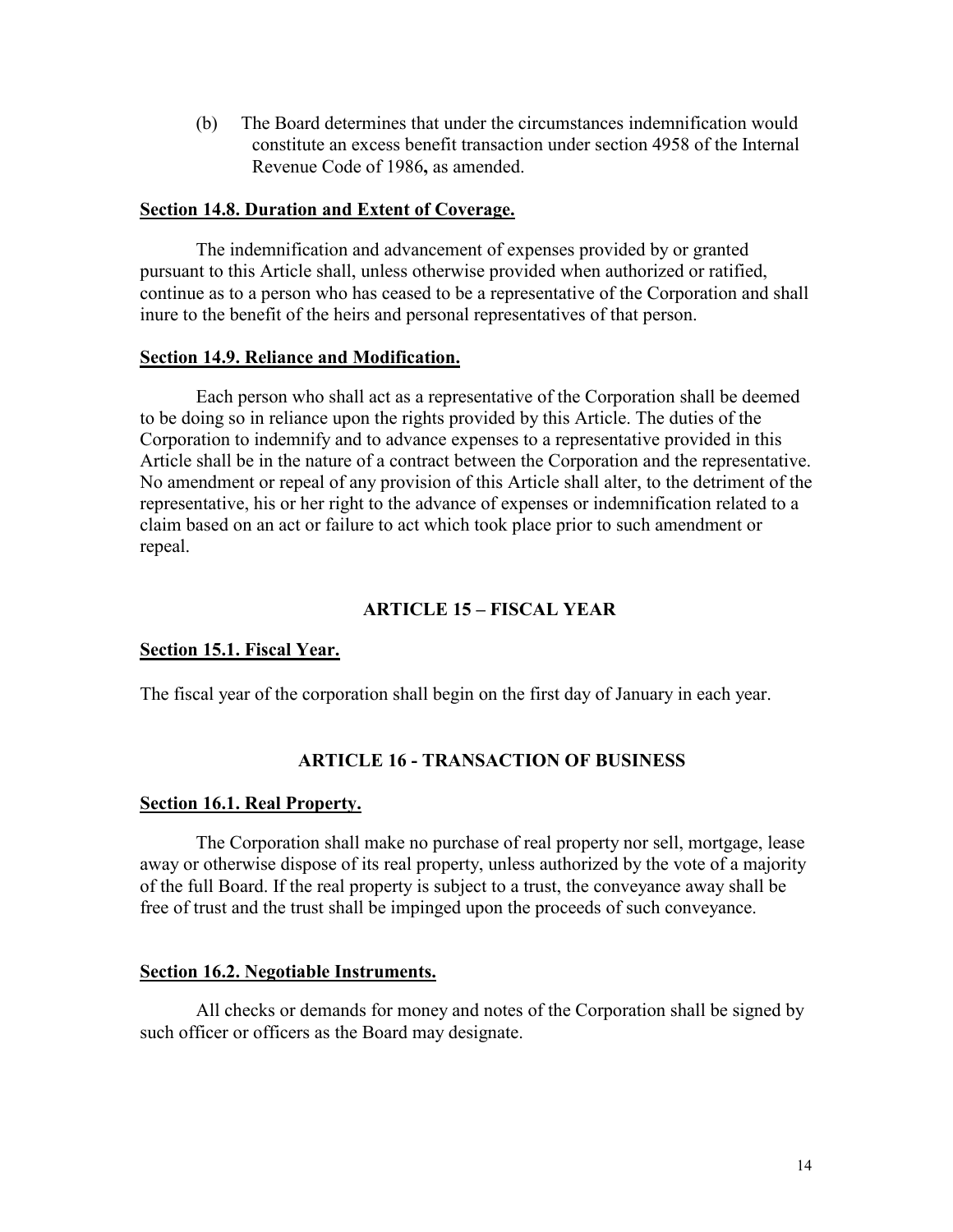#### **ARTICLE 17 - CORPORATE RECORDS**

#### **Section 17.1. Corporate Records.**

The Corporation shall keep (a) minutes of the proceedings of the Board and (b) appropriate, complete, and accurate books or records of account, at its registered office or the principal place of business or any actual business office of the Corporation.

## **ARTICLE 18 - DISSOLUTION**

#### **Section 18.1. Distribution of Assets Upon Dissolution**

Upon the dissolution of the Corporation, the Board of Directors shall, after paying or making provisions for the payment of all of the liabilities of the corporation, dispose of all the assets of the corporation exclusively for the exempt purposes of the corporation in such manner, or to such organization or organizations having compatible goals and purposes as the Corporation and organized and operated exclusively for religious, charitable, scientific, literary, or educational purposes which at the time qualify as an exempt organization or organizations under Section 501(c)(3) of the Code, as the Board of Directors shall determine. Any assets not so distributed by the Board of Directors shall be distributed by the Court of Common Pleas of the County in which the corporation's principal office is then located exclusively for the Corporation's exempt purposes. The use of any surplus funds for private inurement to any person in the event of a sale of the assets or dissolution of the corporation is expressly prohibited.

## **ARTICLE 19 – AMENDMENTS**

#### **Section 19.1. Amendments.**

 Except as otherwise provided by the Act, the Bylaws of the Corporation may be amended by a majority vote of the Board at any meeting after notice of such purpose has been given.

#### **ARTICLE 20 – MISSION STATEMENT**

## **Section 20.1 - Objectives**

The objectives of the Society shall be:

- 1. To collect, preserve and disseminate knowledge and information with reference to Jewish genealogy and the history of the Jewish community in Greater Philadelphia.
- 2. To promote interest and encourage interested parties to engage in genealogical and archival research.